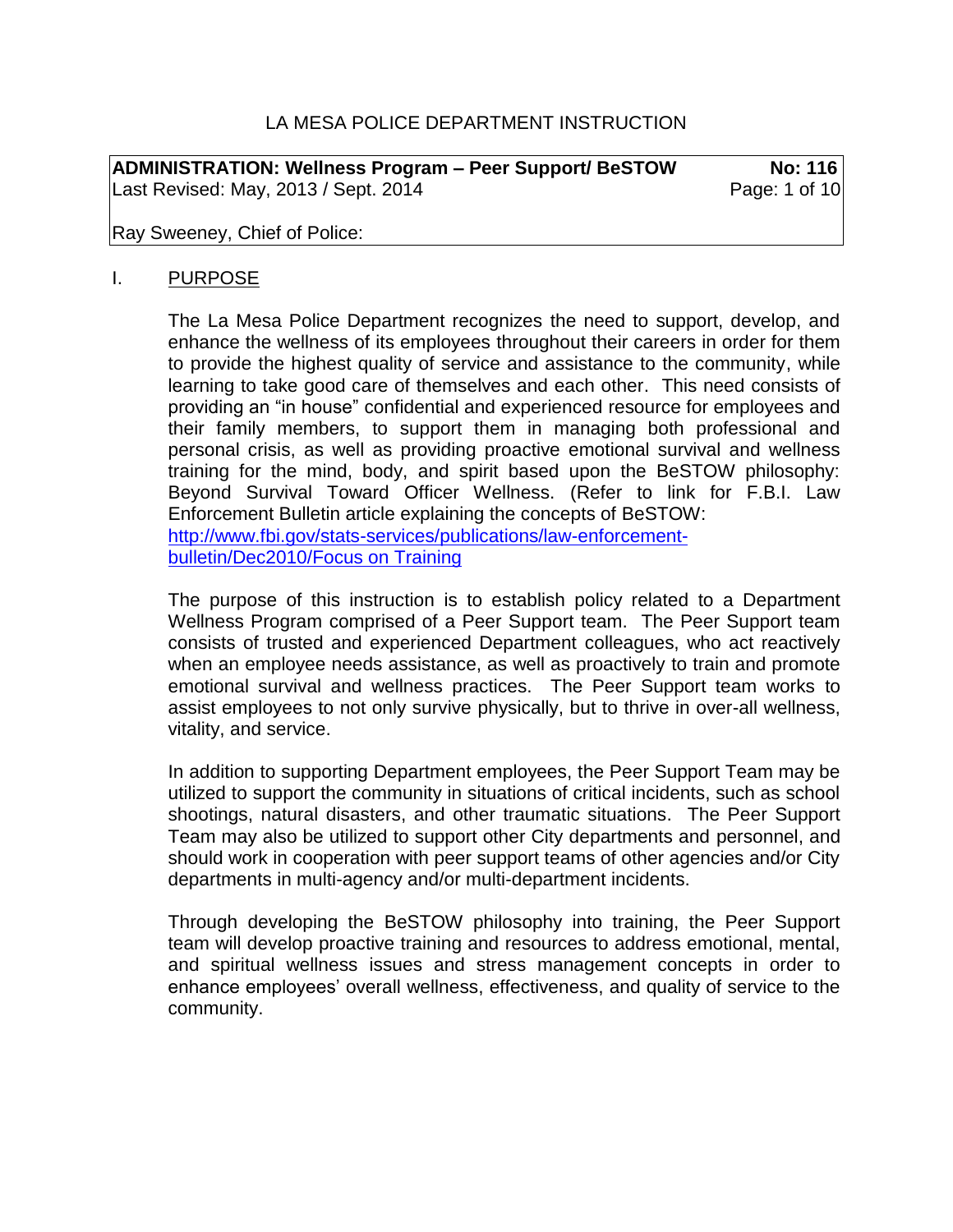## II. MISSON STATEMENT

The mission of the La Mesa Police Wellness Program is to provide support, assistance, training, and resources to assist Department employees and their families in managing professional and personal crisis as well as enhancing their mental, emotional, and spiritual wellness so that employees will be better prepared to more effectively process the stress and emotional trauma prevalent within our profession.

## III. ROLE OF PEER SUPPORT TEAM

Peer Support Team members provide support and assistance to employees in times of stress and crisis, as well as proactive training toward emotional survival. The responsibilities of a Peer Support Team member are as follows:

- A. Convey trust and anonymity, and assure confidentiality within the guidelines to employees who seek assistance from the Peer Support Program.
- B. Attend assigned Peer Support training seminars and mandatory meetings
- C. Provide assistance and support as needed
- D. Assist the employee by referring him/her to the appropriate resource when necessary
- E. Be available to employees for additional follow-up support
- F. Maintain contact with the Wellness Program Coordinator regarding Team activities
- G. Agree to be contacted and, if necessary, respond at any hour to assist an employee in need
- H. Coordinate employee & family events, picnics, and other activities to build a well rounded family support system for the Department's employees.
- I. Develop and provide proactive training and resources to promote emotional survival and the wellness of employees' minds, bodies, and spirits.

Generally, when an employee is on duty, meetings and follow up contacts by a Peer Support Team member will be coordinated with that employee's immediate supervisor. Consideration should be given to the employee's position, minimumstaffing levels, calls for service, and availability of the individual to attend meetings.

Peer Support personnel will be available to:

- A. Listen and talk with an employee after a critical incident or crisis;
- B. Provide information on resources available, such as the Employee Assistance Program, Alcoholics Anonymous, credit counseling, Chaplain, etc.;
- C. Conduct or assist supervisors in defusings;
- D. Conduct CISM debriefings;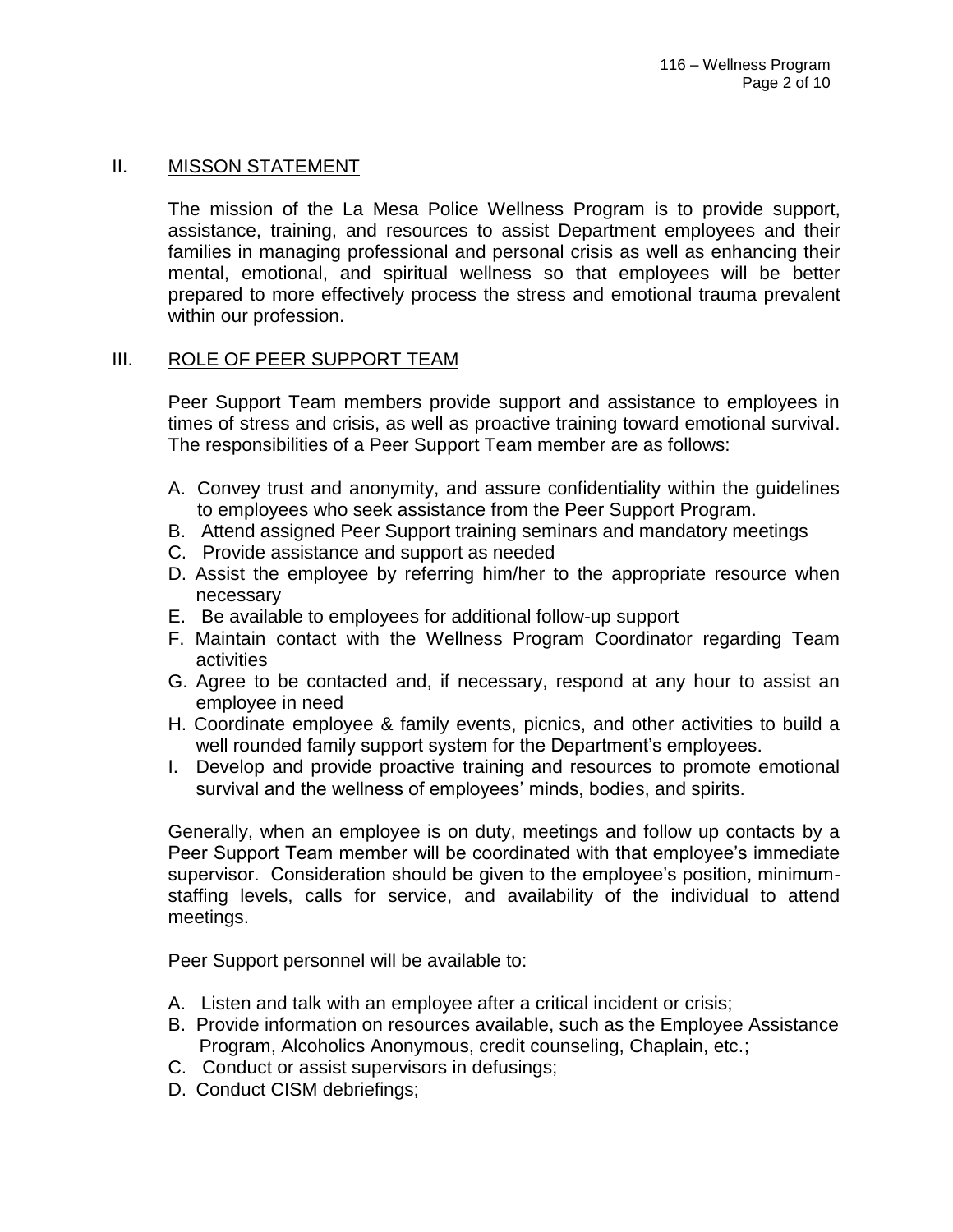- E. Respond to an employee's own request for Peer Support or a request from an employee regarding another;
- F. Provide peer support information to new employees;
- G. Conduct the new employee orientation/family orientation program;
- H. Provide pro-active training and resources to employees;

Personnel who may possibly be involved in conducting any criminal prosecution or administrative discipline shall avoid any conflict of interest which may arise by placing themselves in both a Peer Support and investigative role on the same incident.

In the role as a Peer Support person, a team member needs to refrain from discussing details of any on-duty incident that either is or is likely to be investigated as an Internal Affairs investigation. Peer Supporters are to offer their assistance and help, discuss the employee's emotions or troubles dealing with the issue, but not about the details of the issue.

Peer Support personnel shall also be available for support on any other incident at the discretion of the Chief of Police.

I. Police Academy Mentor

Another role for members of the Peer Support team is to be an Academy Mentor for police recruits to provide guidance and assistance throughout their time in the police academy. The Mentor will also provide information and additional resources to the recruit that are aimed at providing a foundation for the recruit to develop and practice physical, mental, and emotional survival and wellness techniques. The relationship between the Mentor and the recruit will be a professional relationship at all times and not personal. The Mentor will work in coordination with the Training Sergeant, who will continue to be the liaison between the Police Academy and the Department. The information provided to the recruit will be based upon the formal orientation and information provided through the Department Wellness Program (See section V). The Mentor will ensure the recruit understands the following:

- 1. Department resources available
- 2. Peer Support Program/ Department Wellness Program
- 3. P.O.A. information, role, and website
- 4. City Matrix information
- 5. Physical Fitness Program
- 6. Chaplain
- 7. BeSTOW philosophy of emotional survival

The Mentor should speak once per week with the recruit, and meet once per month, or as often as the Mentor deems appropriate.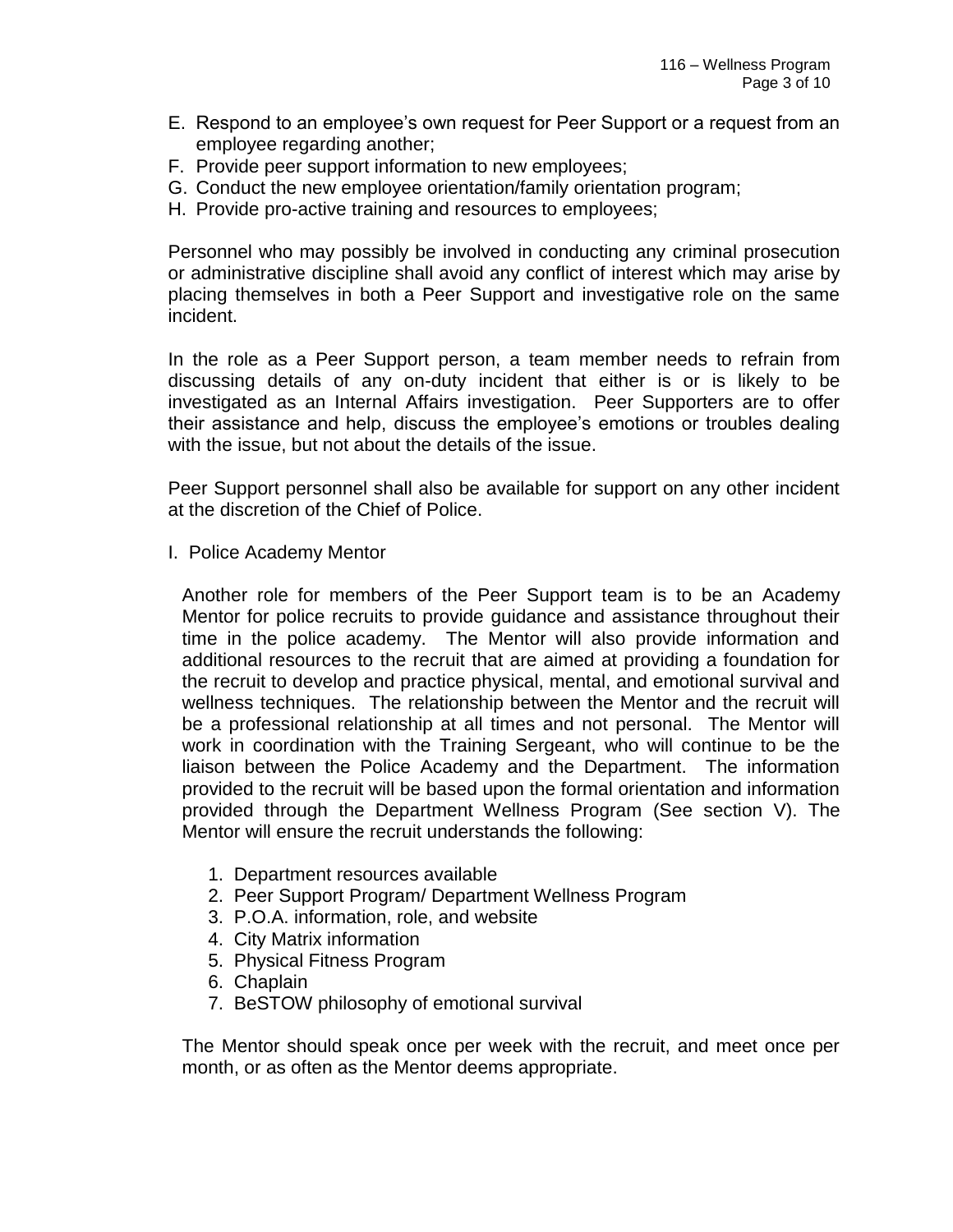Prior to the recruit's graduation, the Mentor should coordinate with the Training Sergeant to formally host the recruit and his/her family at the Police Department for a recognition ceremony that includes providing the recruit with resource material such as "Emotional Survival for Law Enforcement" and "I Love a Cop".

## IV. BeSTOW PHILOSOPHY

The La Mesa Police Department recognizes that it is no longer viable to only train the mind and body. Each employee requires training of the three critical components that make them human and effective in public service; their mind, body, and spirit. Proactive training of an employee's spirit can help keep the employee motivated and inspired toward public service and can prepare them to constructively process the toxic effects of our profession to maintain wellness.

The objective of the BeSTOW philosophy is spiritual wellness, meaning the spirit is healthy and well; not depressed, suffering, crippled with PTSD or other emotional traumas and stress, cynical, or feeling hopeless and helpless.

The Peer Support team is to develop and maintain ways to enhance the emotional, mental, and spiritual wellness of employees while practicing to take better care of themselves and each other through recruitment to retirement. This is done by proactively training employees how to more effectively process the stress, trauma, and difficulties they face each day, as well as to learn how to remain motivated and inspired to protect and serve others in line with the true purpose of law enforcement; that of serving our community and each other with compassion, integrity, and honor. By providing proactive training and resources, all employees are encouraged to develop their own emotional wellness program that suits their emotional survival needs.

#### V. COMPOSITION

The La Mesa Police Wellness Program consists of the Peer Support Team incorporating the BeSTOW philosophy. The Peer Support team will be supervised by the Wellness Program Coordinator, who will be a lieutenant appointed by the Chief of Police. The activities of the Peer Support Team will be coordinated by a Team Leader.

The Peer Support team Leader will be selected by the Department Wellness Program Coordinator and may serve for a period of three years. The Team Leader may serve additional three-year periods based upon a recommendation by the Wellness Program Coordinator to the Chief of Police, who makes the final determination. The Team Leader will oversee the activities of the team and will report to the Department Wellness Coordinator, who will report directly to the Chief of Police.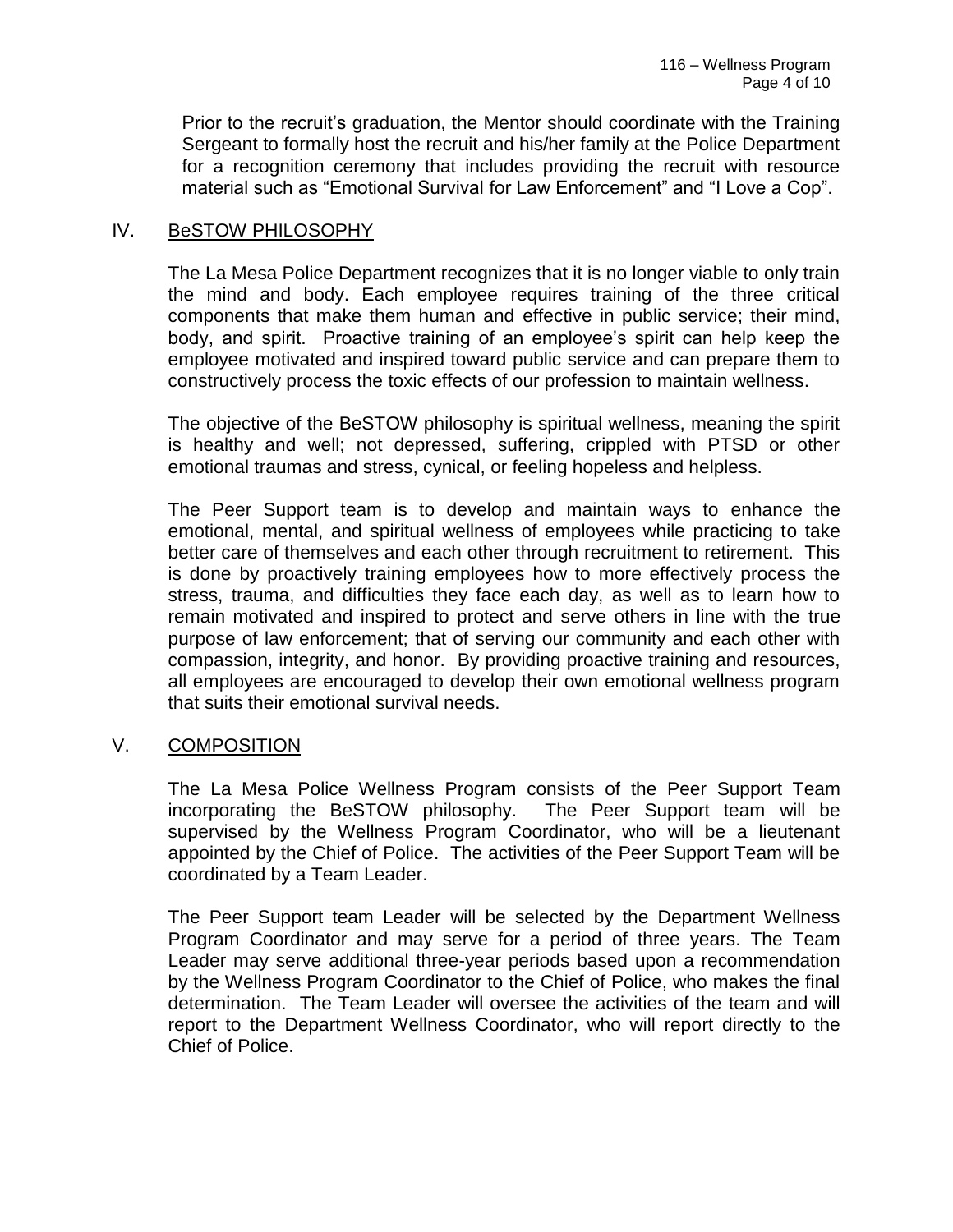The Chief of Police may appoint any qualified Department employee to the Peer Support team. Peer Support team members serve for a period of three years. Team members may serve additional three-year periods based upon a recommendation by the Wellness Program Coordinator to the Chief of Police, who makes the final determination.

Peer Support Team members will receive training in Peer Support for emergency responders, Critical Incidents, Post Trauma Stress, and Basic Critical Incident Stress Management.

Other training includes a basic orientation on the concepts of emotional and spiritual wellness issues and practices, as well as periodic instruction based upon the training of the F.B.I. National Academy course "Spirituality, Wellness, and Vitality Issues in Law Enforcement Practices" provided by the Wellness Program Coordinator or his/her designee. Additional suggested training could include interpersonal communication, Post Traumatic Stress Disorder, addictions, or other related topics.

Members of the Peer Support team must remain in good standing in order to continue to participate in the Wellness Program. A team member may be removed from the team based upon a recommendation by the Wellness Coordinator to the Chief of Police, who makes the final determination. Circumstances that could cause a team member to be removed from the team include, but are not limited to:

- A. Disclosing any confidential information or conversations
- B. Numerous unexcused absences from mandatory meetings
- C. Repeated non-participation in functions when called upon

# VI. CRITICAL INCIDENTS REQUIRING A PEER SUPPORT RESPONSE

Critical incidents that require a Peer Support response shall include, but are not limited to:

- A. All shootings where a suspect is killed or wounded;
- B. Where an employee witnesses another employee's death or serious injury;
- C. Where an employee is taken hostage;
- D. Where an employee is witness to a suicide;
- E. Where an employee is witness to a violent death or serious injury;
- F. Infant/child death;
- G. Where an employee is a witness or a participant to an incident involving multiple deaths;
- H. Any incident that is likely to affect the employee's ability to interact with the public and carry out their job functions;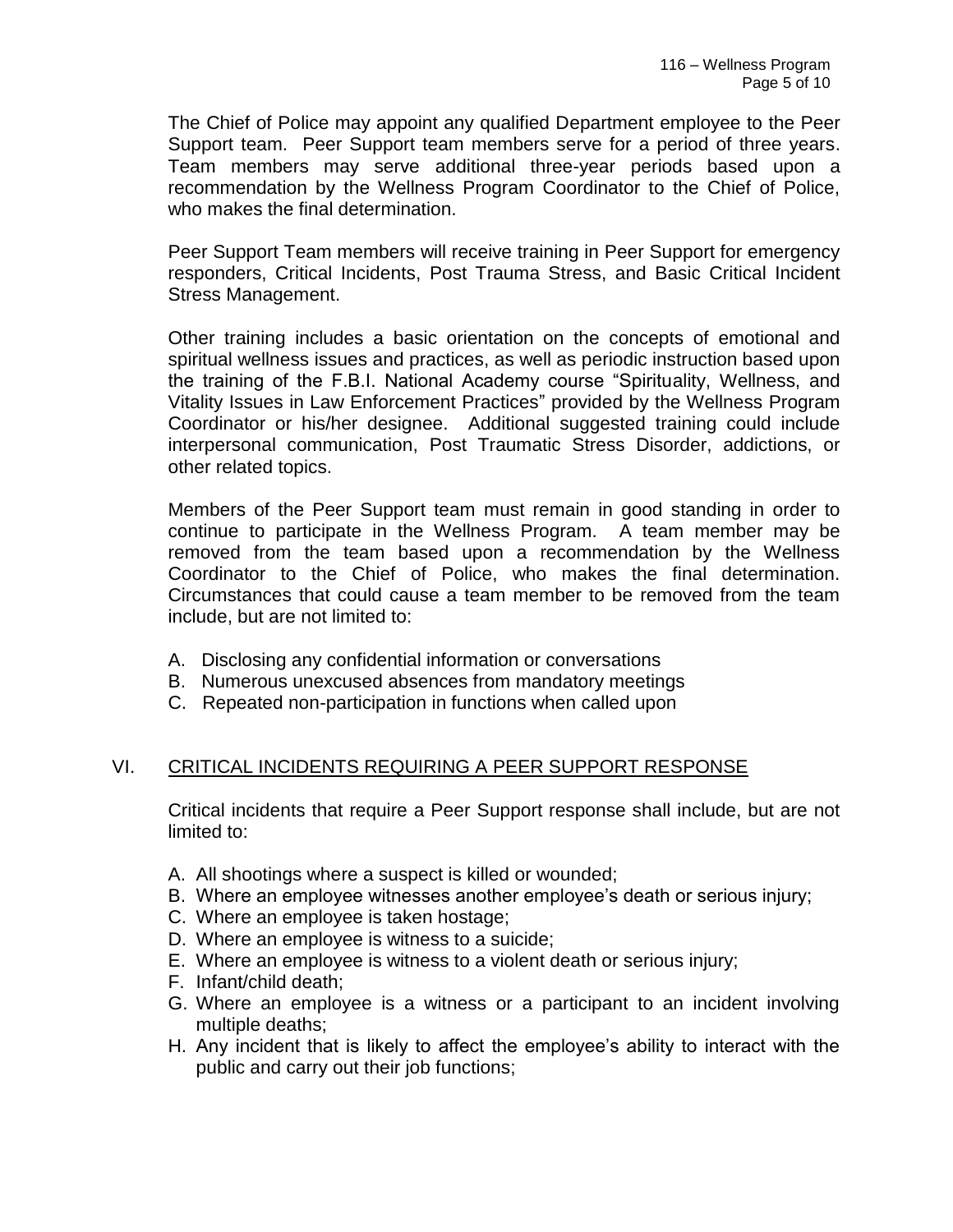I. Any other incident deemed appropriate by the Police Department Watch Commander.

Defusings and/or more detailed debriefings will be conducted as soon as practical after a critical incident. Supervisors will conduct a defusing as soon as practical after an incident. Debriefings should occur within 24–72 hours after the critical incident and will be conducted by CISM qualified personnel. Attendance at debriefings shall be mandatory for all employees involved in the critical incident.

A defusing immediately follows (as soon as practical) the critical event and generally lasts no more than an hour. Staff may be present to offer support. A defusing may eliminate the need for a formal debriefing or it may enhance the formal debriefing process. The Peer Support Team Leader will decide on the need for a formal debriefing after consulting with the Wellness Program Coordinator.

A debriefing typically happens 24–72 hours after the end of the critical event. It is mandatory for all personnel involved. One certified CISM mental health professional and 2-3 peer support members are required to conduct a debriefing. A chaplain is optional but is highly recommended. The debriefing will be conducted following the "Mitchell Model." The debriefing may last 2-4 hours.

#### VII. CONFIDENTIALITY

The acceptance and success of the Peer Support Team will be determined, in part, by strict observance of confidentiality. It is imperative that each Peer Support Team member maintain strict confidentiality of all information learned about an individual within the guidelines of this program.

All conversations between Peer Support personnel and employees are not privileged under the Evidence Code. The Department will respect the confidentiality of conversations between Peer Support personnel and employees, with the following exceptions:

- A. Information concerning the commission of a crime;
- B. The employee is a danger to themselves or an immediate danger to others.

Disclosures under this exception will be made directly to the Chief of Police where any Department member is involved.

A general principle for Peer Supporters to follow is to inform the person, prior to discussion, what the limitations and exceptions are regarding the information revealed. In those cases where a question regarding confidentiality arises, the Peer Supporter should consult with the Team Leader.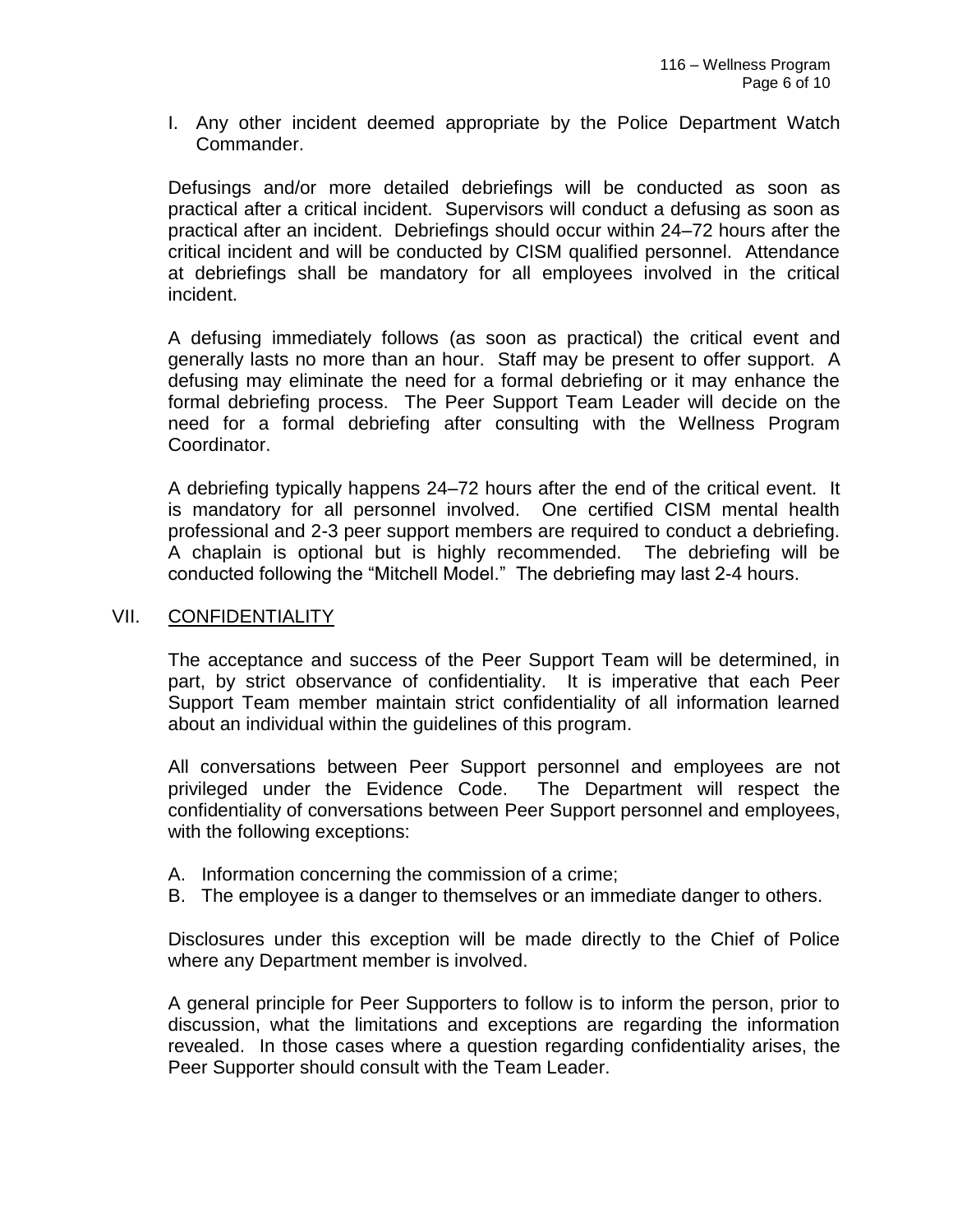# VIII. SELECTION PROCESS

Employees may be appointed to serve on the Peer Support Team by the Chief of Police as a collateral duty, after first being recommended by the Wellness Coordinator. There are two ways in which an employee may be recommended for appointment to the Chief of Police: 1) The Wellness Coordinator recruits the employee and ascertains their interest, motivation, experience, and history of trust and respectability or: 2) The employee meets with the Wellness Coordinator and requests to be recommended for appointment to the Peer Support team. Not all persons requesting to be recommended to the Chief will be recommended or appointed. Recommendations and appointment considerations will be based upon the room on the team for new members, as well as the employee's motivation, experience, interest, and perceived trust, respectability, and dependability. Other considerations include:

- A. Are not on probation at the time of appointment
- B. Agree to maintain confidentiality as provided in this D.I.
- C. Be empathetic and possess effective interpersonal and communication skills
- D. Be motivated and genuinely concerned with the well-being of all fellow employees
- E. Successful review of the individual's background and Department personnel file
- F. Must be willing to attend and successfully complete training programs
- G. Must attend meetings held at least quarterly
- H. May be called out after hours to respond to a critical event

With the approval of the Wellness Coordinator, the Wellness Coordinator will submit a memo of recommendation to the Chief of Police. The Chief of Police has the authority whether or not to appoint an employee to the Peer Support team, based upon the above criteria.

#### IX. PEER SUPPORT TRAINING

Peer Support Team Members should receive training in the following areas:

- A. Effective listening
- B. Critical incident stress management
- C. Debriefing and diffusing techniques
- D. Post traumatic stress
- E. Problem-solving skills
- F. Relationship termination
- G. General assessment skills
- H. Referral and follow-up
- I. Emotional Survival
- J. Stress management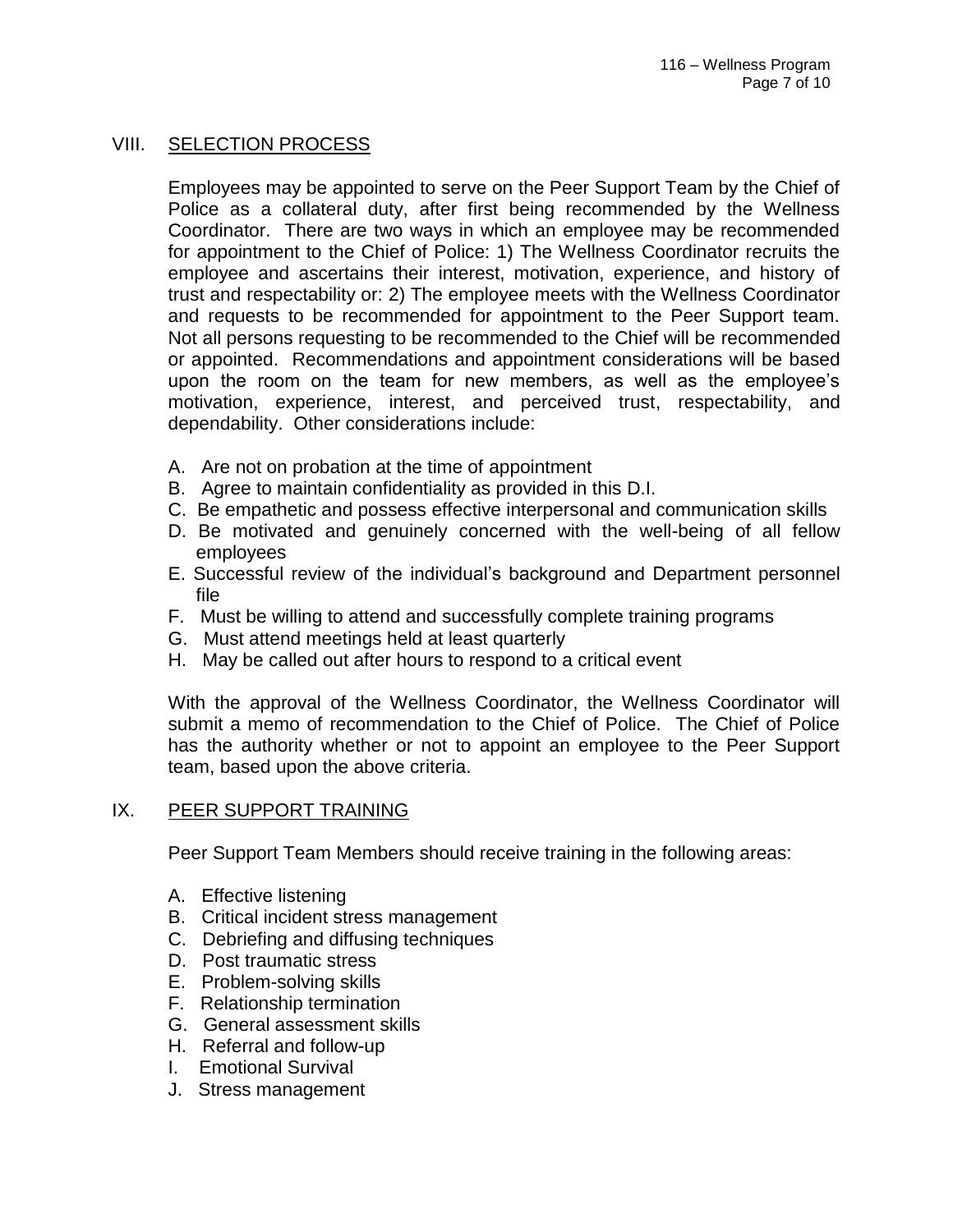K. Suicide awareness and prevention

The members should attend a "Basic Peer Support" class and a "Basic Critical Incident Stress Management (CISM) class as soon as practical, followed by attendance at an "Advanced Critical Incident Stress Management (CISM) class at an appropriate time. In addition, the California Peer Support Association offers a training conference each year. A selected number of members may be budgeted to attend each year. Those in attendance shall provide training for team members unable to attend.

Peer supporters should attend on-going training to remain up to date on procedures and knowledge on available assistance for peers.

## X. PEER SUPPORT ATTIRE

At all Peer Support "call-outs", functions, and events, casual business attire (dockers/polo shirt) will be worn. Exceptions can be made by the Team Leader. The optional Peer Support polo shirt may be worn at functions, events, and "callouts." The Peer Support "call-out" jacket may be worn at "call-outs".

#### XI. REPORTING

Peer Support members may be required to complete a monthly report on all Peer Support activities or events. The monthly report will not reflect any names or confidential issues.

#### XII. NEW EMPLOYEE ORIENTATION PROGRAM

All new employees will be given a Peer Support team introduction and a Peer Support informational packet. All new employees will participate in the Department's family orientation program. Depending on the number of new employees, the orientation will be given as a group or one-on-one presentation.

#### XIII. CHAPLAIN PROGRAM

La Mesa Police Department recognizes that in times of trauma, crisis, and emotional turmoil resulting from the cumulative toxic effects of our chosen profession, it is often important to be able to offer a spiritual component to employees. Accordingly, the Department may include qualified members of the clergy as volunteers in the Department Wellness Program who also serve on the Peer Support Team as Police Chaplains. The Chaplains follow the same chain of command as Peer Support Team members.

The Chaplain program is intended to be a resource to the Department and the Wellness Program Team members. Chaplains' duties include, but are not limited to: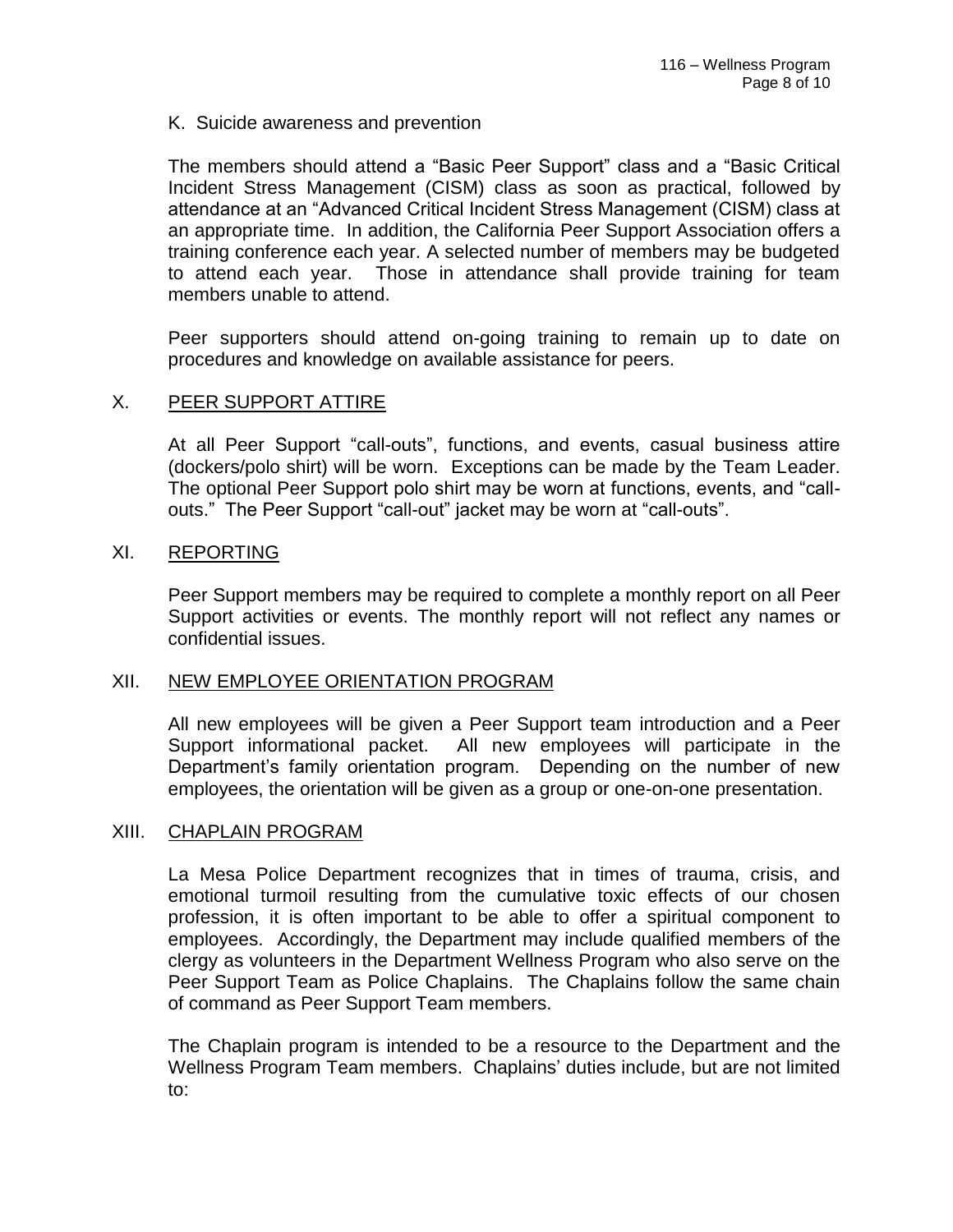- A. Officiate at Department events;
- B. Officiate at Department funerals;
- C. Conduct or participate in CISM debriefings;
- D. Attend line-ups and ride-along with personnel;
- E. Provide pastoral support and confidential counsel to Department employees when needed;
- F. Respond to an employee's request for Peer Support or spiritual support;
- G. Assist with annual new employee orientation;
- H. Work within the Peer Support and BeSTOW teams;
- I. Furnish referral or resource assistance;
- J. Be called to the scene of a traumatic incident, or to provide assistance in death or serious injury notifications;
- K. Counsel Department employees and their families undergoing stressful situations;
- L. Visit sick or injured Department employees;
- M. Organize and conduct events designed to enhance morale and the well-being of Department members and their families;

Chaplain personnel shall also be available for support on any other incident at the discretion of the Chief of Police.

## XIV. CHAPLAIN SELECTION PROCESS

Potential Chaplain candidates shall be residents of San Diego County and have an interest in volunteering for the La Mesa Police Department. Prospective candidates will be interviewed by at least two members of the Peer Support Team and a recommendation will be made to the Chief of Police. The Chief of Police will approve and appoint all Chaplains. Chaplains will be chosen based on their ability to:

- A. Complete and pass a background check
- B. Maintain confidentiality
- C. Be empathetic and possess interpersonal and communication skills
- D. Be motivated to support employees in stressful and/or traumatic situations
- E. Appropriately serve a diverse employee and community population
- F. Willingness to be called out after hours to respond to a critical incident

#### XV. CHAPLAIN TRAINING

Chaplains shall possess training and credentials certifying their position and training as a member of the clergy. Further education in critical incident stress management is helpful. The following course work is recommended for chaplains. These classes are offered through the International Critical Incident Stress Foundation.